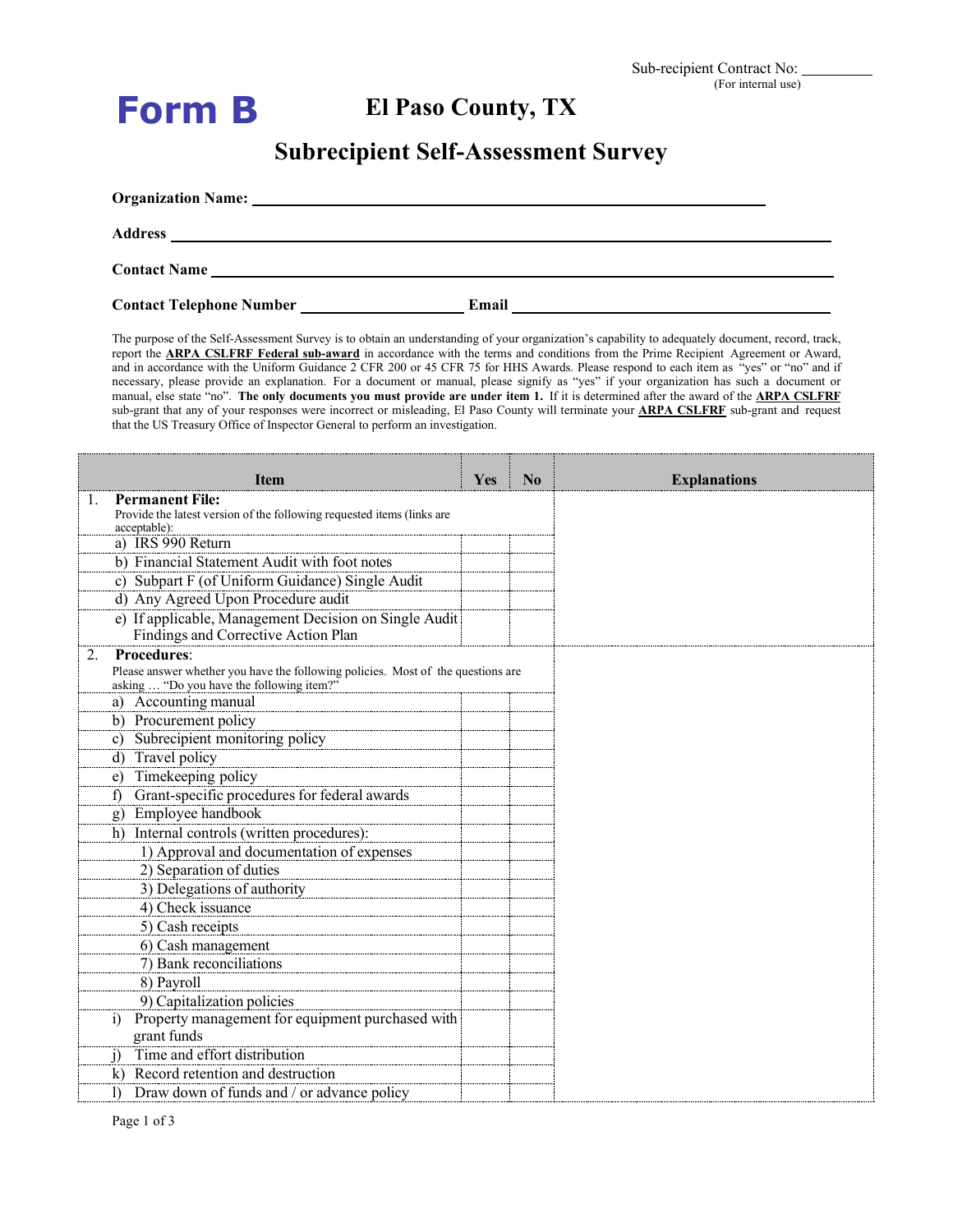| Item                                                                                                                                  | <b>Yes</b> | N <sub>0</sub> | <b>Explanations</b> |
|---------------------------------------------------------------------------------------------------------------------------------------|------------|----------------|---------------------|
| m) Procedures for determining allowability,                                                                                           |            |                |                     |
| reasonableness and allocability of cost per the Cost                                                                                  |            |                |                     |
| Principles, Subpart E of the Uniform Guidance                                                                                         |            |                |                     |
| n) Code of conduct or ethics                                                                                                          |            |                |                     |
| o) Procedures for financial reporting                                                                                                 |            |                |                     |
| p) Whistle-blower policy                                                                                                              |            |                |                     |
| q) Compensation policy for executives and personnel                                                                                   |            |                |                     |
| working on federal grants                                                                                                             |            |                |                     |
| r) Procedures to close-out grants                                                                                                     |            |                |                     |
| <b>Federal Grant Cost Accounting:</b><br>3.<br>Please answer "yes / no" or provide an explanation to the following questions. Most of |            |                |                     |
| the questions are asking  "Do you have the following item?"                                                                           |            |                |                     |
| Accrual basis accounting?<br>a)                                                                                                       |            |                |                     |
| Follow GAAP: ASC 958 Not for Profit Entities<br>b)                                                                                    |            |                |                     |
| and ASC 605 Revenue Recognition?                                                                                                      |            |                |                     |
| Cost ledger for federal grant award?<br>c)                                                                                            |            |                |                     |
| Detailed cost ledger showing labor, non-labor?<br>d)                                                                                  |            |                |                     |
| Report segregating different projects, activities?<br>e)                                                                              |            |                |                     |
| Cost ledger breakdown of federal award:<br>f                                                                                          |            |                |                     |
| Track multiple sources of funds?<br>1)                                                                                                |            |                |                     |
| Track multiple uses/application of funds?<br>2)                                                                                       |            |                |                     |
| Track matching contributions?<br>3)                                                                                                   |            |                |                     |
| Track program income?<br>4)                                                                                                           |            |                |                     |
| Distribution of labor to grant & other activities?<br>g)                                                                              |            |                |                     |
| Backup documentation for a draw or advance?<br>h)                                                                                     |            |                |                     |
| Grant timesheet (electronic or manual)?<br>$\ddot{1}$                                                                                 |            |                |                     |
| Grant travel and expense report?<br>j)                                                                                                |            |                |                     |
| Grant payment request with receipts?<br>$\bf k)$                                                                                      |            |                |                     |
| Cost ledger showing direct and indirect cost?<br>$\overline{1}$                                                                       |            |                |                     |
| m) Chart of accounts and cost center/dept. codes?                                                                                     |            |                |                     |
| G/L account or codes for unallowable expense?<br>n)                                                                                   |            |                |                     |
| Indirect cost rate computation worksheet?<br>$\circ$ )                                                                                |            |                |                     |
| Negotiated indirect cost rate agreement?<br>p)                                                                                        |            |                |                     |
| Has your NICRA been extended?<br>$\left( \frac{1}{2} \right)$                                                                         |            |                |                     |
| 2)<br>How many years is the extension?                                                                                                |            |                |                     |
| Are using the 10% de minimus rate?<br>3)                                                                                              |            |                |                     |
| q) Federal Grant Budget:<br>Crosswalk from budget line item to G/L act?<br>$\overline{1}$                                             |            |                |                     |
|                                                                                                                                       |            |                |                     |
| Compares actual cost to budget line item?<br>2)<br>3)<br>Budget to actual variances analyzed?                                         |            |                |                     |
| Prepared a Federal Financial Report SF 425?<br>r)                                                                                     |            |                |                     |
| List of government property from inventory?<br>s)                                                                                     |            |                |                     |
| Do you maintain a copy of federal regulations?<br>t)                                                                                  |            |                |                     |
| If so, which federal regulations?                                                                                                     |            |                |                     |
| Does accounting have a copy of the grant<br>u)                                                                                        |            |                |                     |
| provisions?                                                                                                                           |            |                |                     |
| Ever had any grant cost disallowance?<br>V)                                                                                           |            |                |                     |
| Ever had residual funds at the end of a grant?<br>W)                                                                                  |            |                |                     |
| Please explain how you would record an advance<br>$\mathbf{x})$                                                                       |            |                |                     |
| of grant funds on your balance sheet.                                                                                                 |            |                |                     |
| Have you ever had a cost reimbursable grant?<br>y)                                                                                    |            |                |                     |
| Does your organization have at least one<br>z)                                                                                        |            |                |                     |
| individual that has training in federal grants                                                                                        |            |                |                     |
| accounting? If so, please provide their name                                                                                          |            |                |                     |
| and title under "explanations".                                                                                                       |            |                |                     |
| Is the place of performance (POP) the same<br>aa)<br>address listed at the top of the form? If not,                                   |            |                |                     |
| enter the POP in the comments                                                                                                         |            |                |                     |
|                                                                                                                                       |            |                |                     |